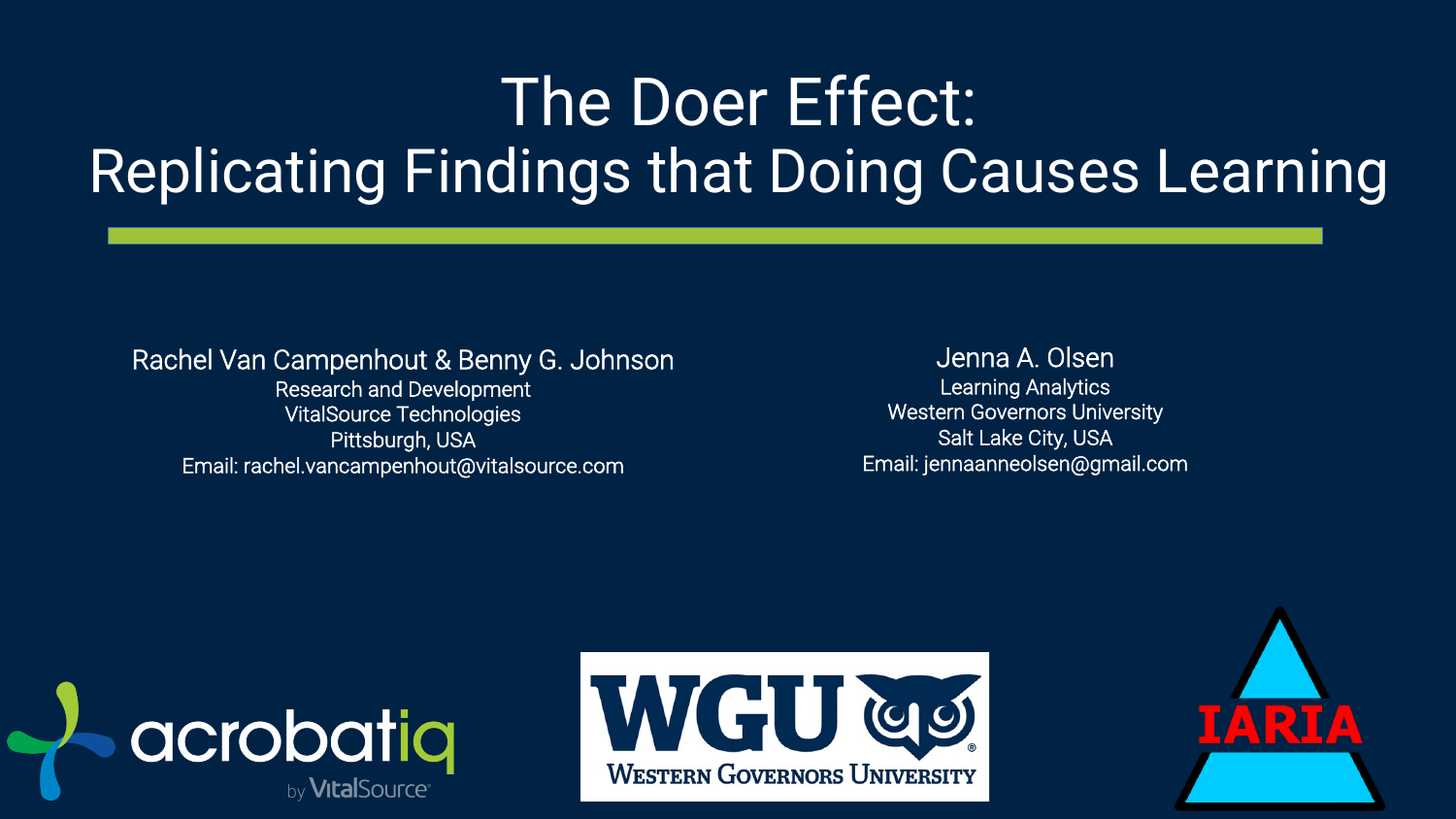Jenna Olsen, (formerly) Senior Analyst, Learning Analytics at Western Governors University, is an experienced data scientist focused on using student data to personalize student interactions, plan courses with high-impact tools, and create program pathways.

## **About the Authors**

Rachel Van Campenhout, Learning Science Specialist, Research and Development at VitalSource combines a background in learning engineering with a goal to better student learning environments through a wide range of research-based methods.

Benny G. Johnson, Director, Research and Development at VitalSource has spent 15 years working in the field of artificial intelligence for education, including developing intelligent tutoring systems, and now works to scale effective learning science practices using artificial intelligence.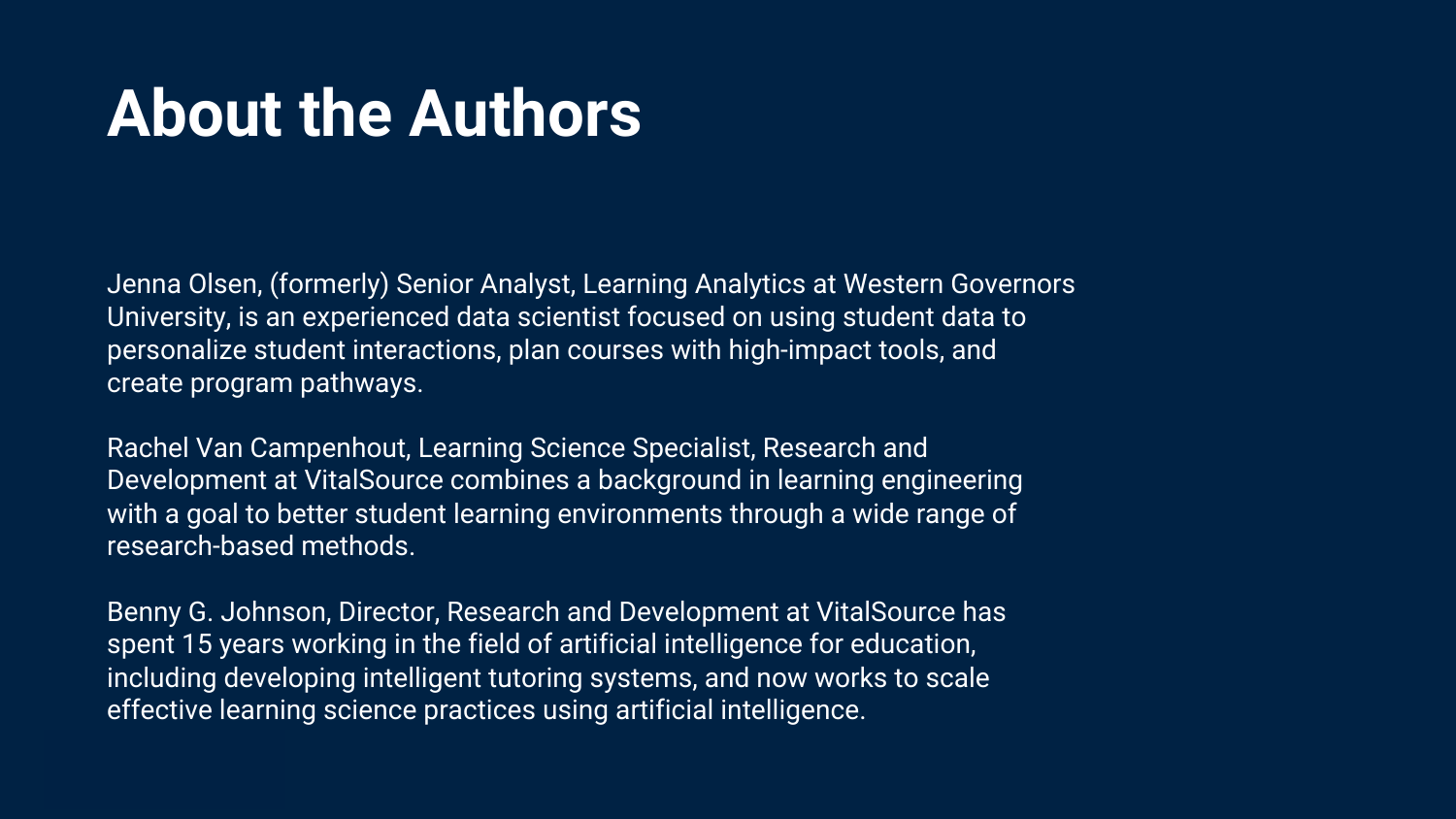# **The Goal of this Study**

**This paper aims to replicate previous causal doer effect research to:**

- **learning by doing methods can produce similar results**
- **Identify if a similar learning environment using the same** • **Extend the external validity of these learning methods** • **Provide additional evidence that this learning science principle**
- **should be scaled**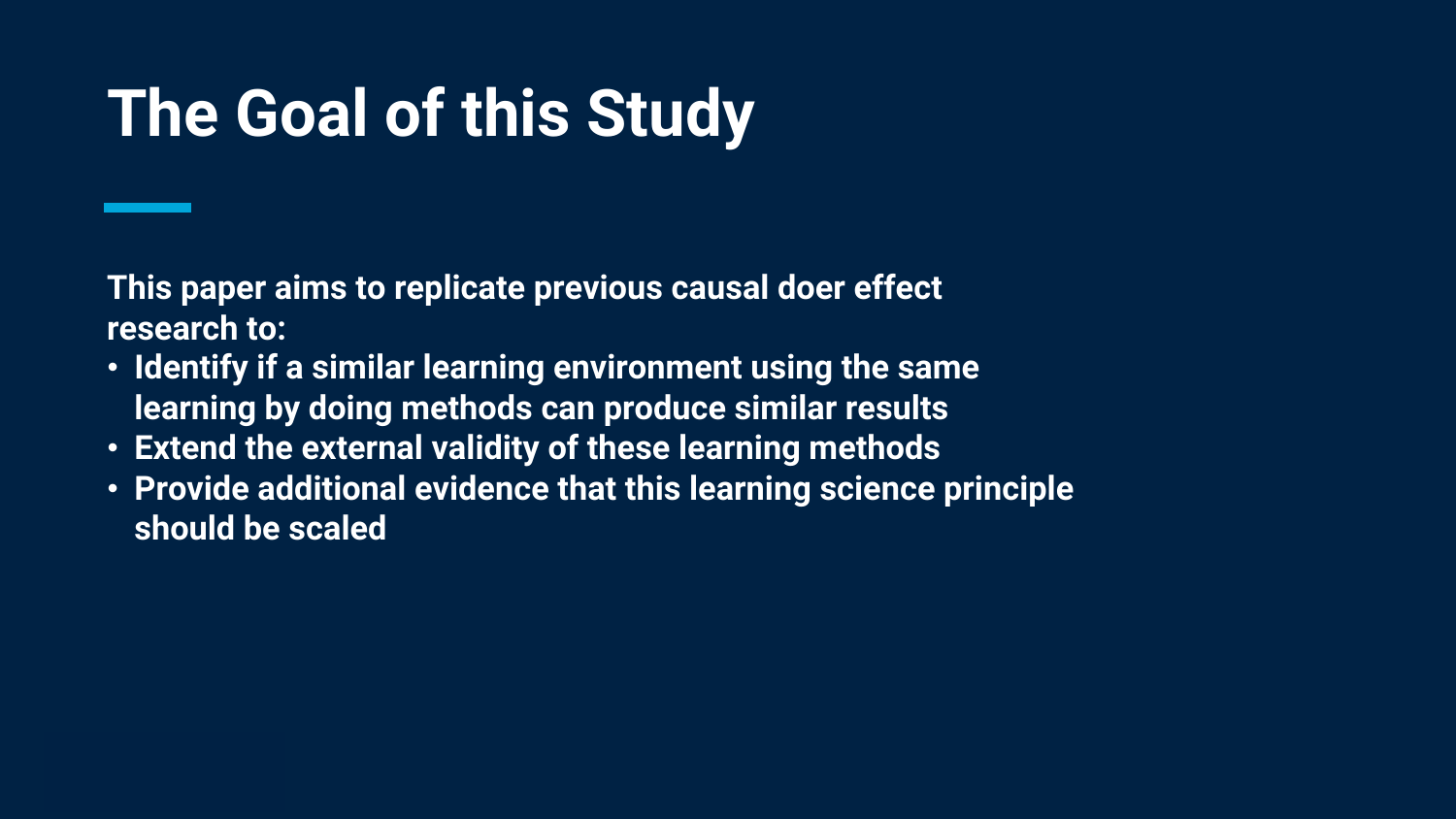## **The Doer Effect**

The doer effect is the learning science principle that the amount of interactive practice a student does (such as answering practice questions) is much more predictive of learning than the amount of passive reading or video watching the student does. [1]

### Doing **practice** has **6x** the effect size than **reading** alone.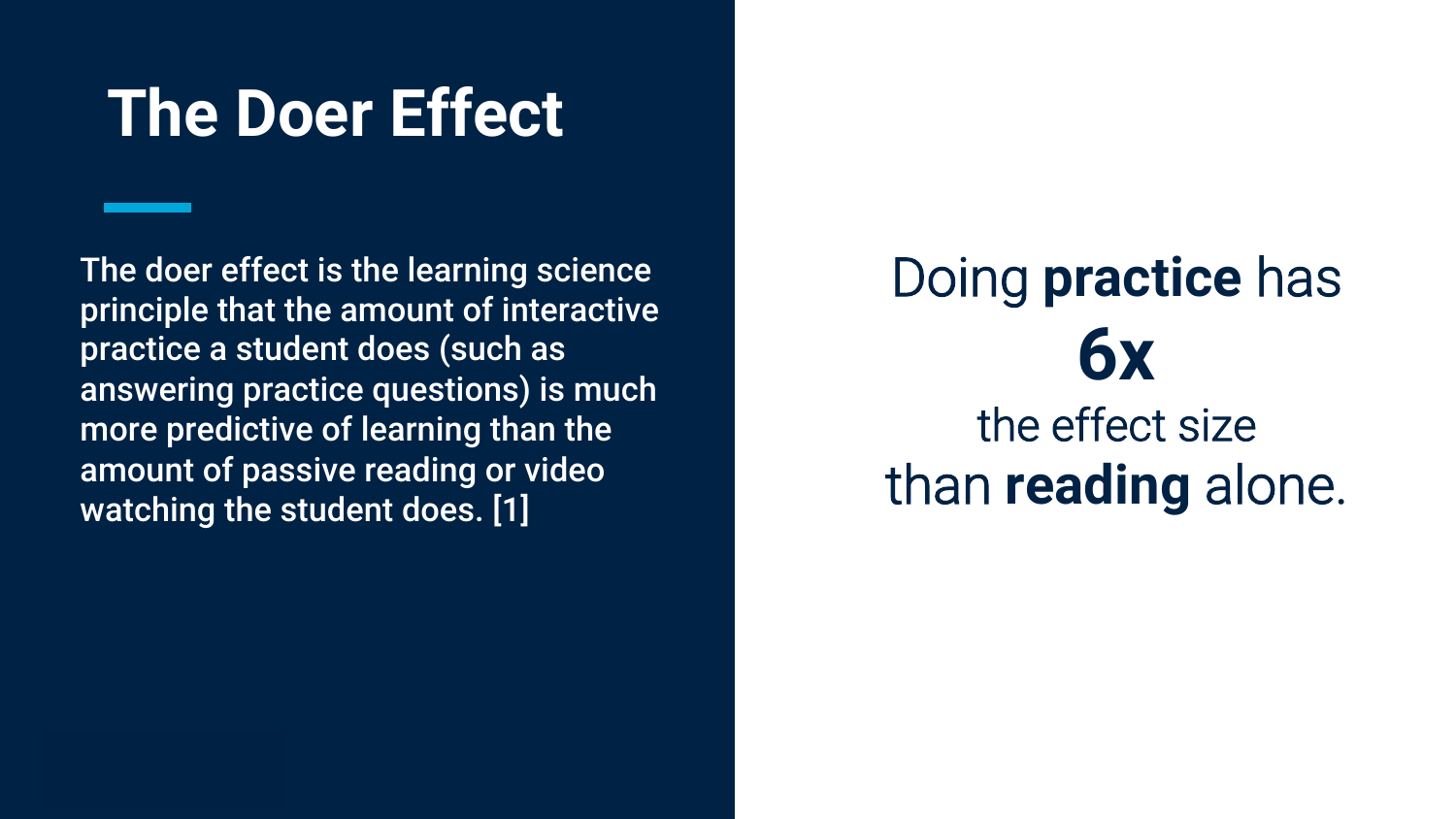## **The Doer Effect**

The doer effect was investigated at Carnegie Mellon University by Koedinger et al. and was shown to be causal. [2, 3]

Doing more practice caused better learning.

#### **The regression model controls for the amount of reading, watching, and doing in outside units, to control for a third variable [2].**

| <b>Within Reading</b>  | <b>Outside Reading</b>  |
|------------------------|-------------------------|
| <b>Within Watching</b> | <b>Outside Watching</b> |
| <b>Within Doing</b>    | <b>Outside Doing</b>    |

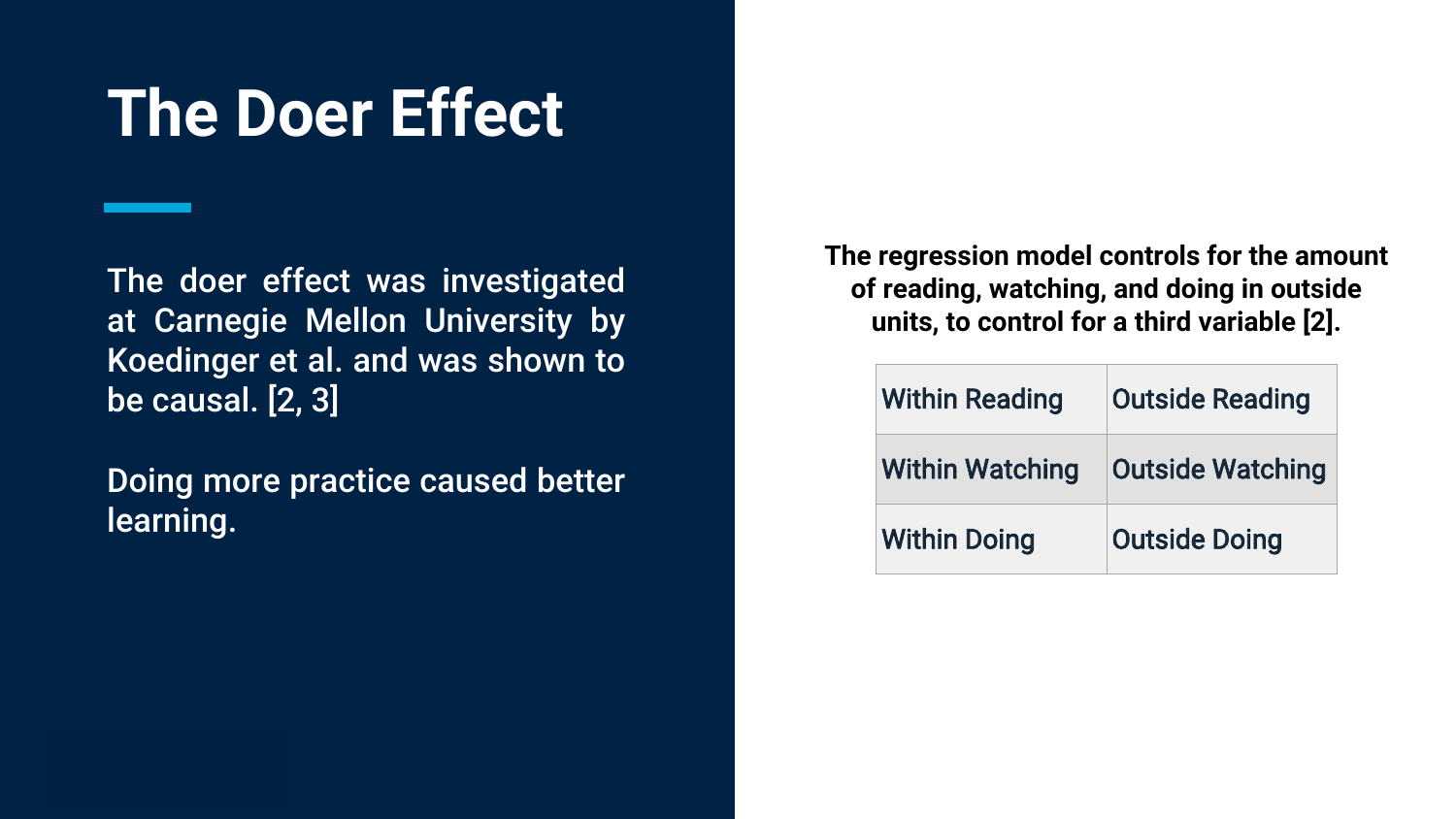## **Methods**

- **3,120 students included from a Macroeconomics course from March 2017 to April 2019**
- **6 course competencies are used as the unit, with 47 learning objectives mapped to the competencies**
- **Final exam questions were similarly mapped to the 6 competencies**

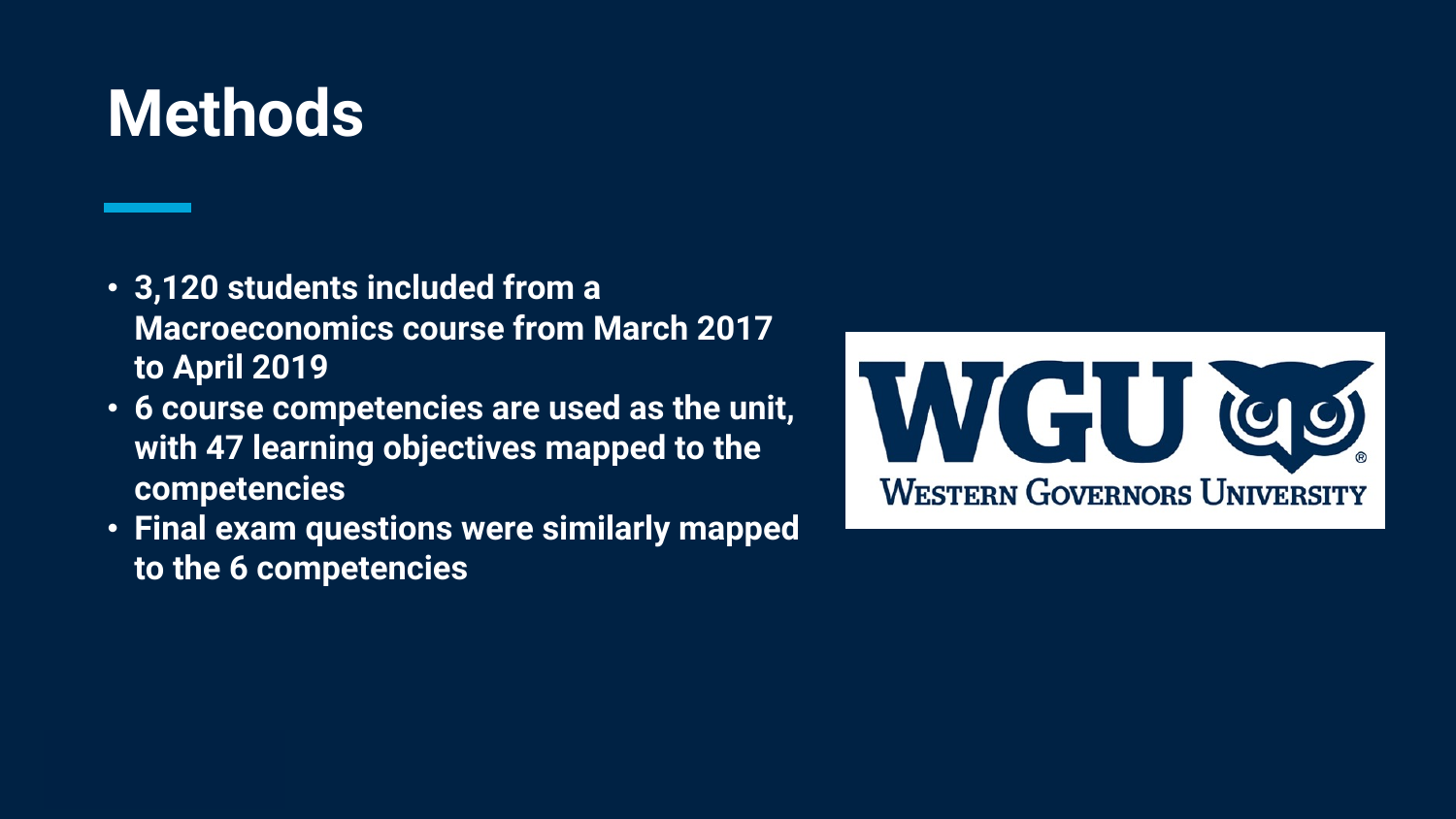## **Results**

- **Both within-unit doing and outside-unit doing were strongly, positively significant.**
- **We would likely expect outside-unit doing to almost always be significant (regardless of whether the doer effect is causal), as it is well known that students who do more practice tend to get better outcomes.**
- **What matters is that within-unit doing is additionally significant, which means the relationship of within-unit doing to its own unit's assessment score cannot be accounted for by the amount of outsideunit doing, indicating that relationship is causal in nature.**



#### Mixed effects linear regression model

| Learning<br>Method | Location     | <i>Normalized</i><br>Estimate | Std. Error | $t$ -Value | $Px$ (> t )     |
|--------------------|--------------|-------------------------------|------------|------------|-----------------|
|                    | (intercept)  | 0.0000                        | 0.1256     | 0.000      | 1.0000          |
| Doing              | within-unit  | 0.1146                        | 0.0099     | 11.613     | $< 2.2e-16$ *** |
|                    | outside-unit | 0.1556                        | 0.0132     | 11.773     | $< 2.2e-16$ *** |
| Reading            | within-unit  | $-0.0125$                     | 0.0091     | $-1.367$   | 0.1729          |
|                    | outside-unit | $-0.0604$                     | 0.0130     | $-4.645$   | $3.432e-06$ *** |

TABLE 1. DOER EFFECT REGRESSION ANALYSIS RESULTS.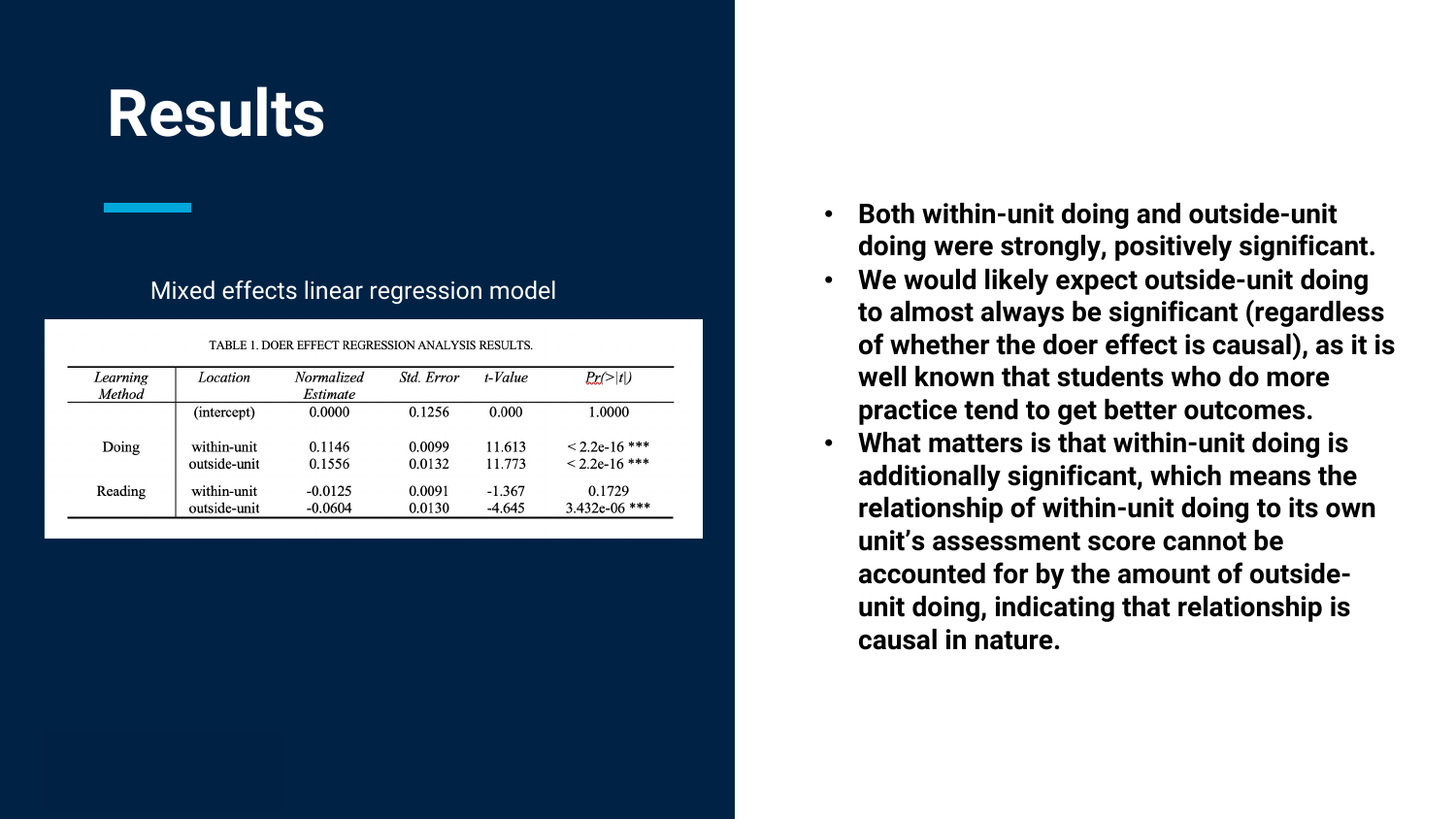## **Conclusion**

- **This analysis confirms that even when controlling for an outside variable, doing the formative practice within the courseware caused better performance on an external final exam.**
- **Doing practice causes better learning.**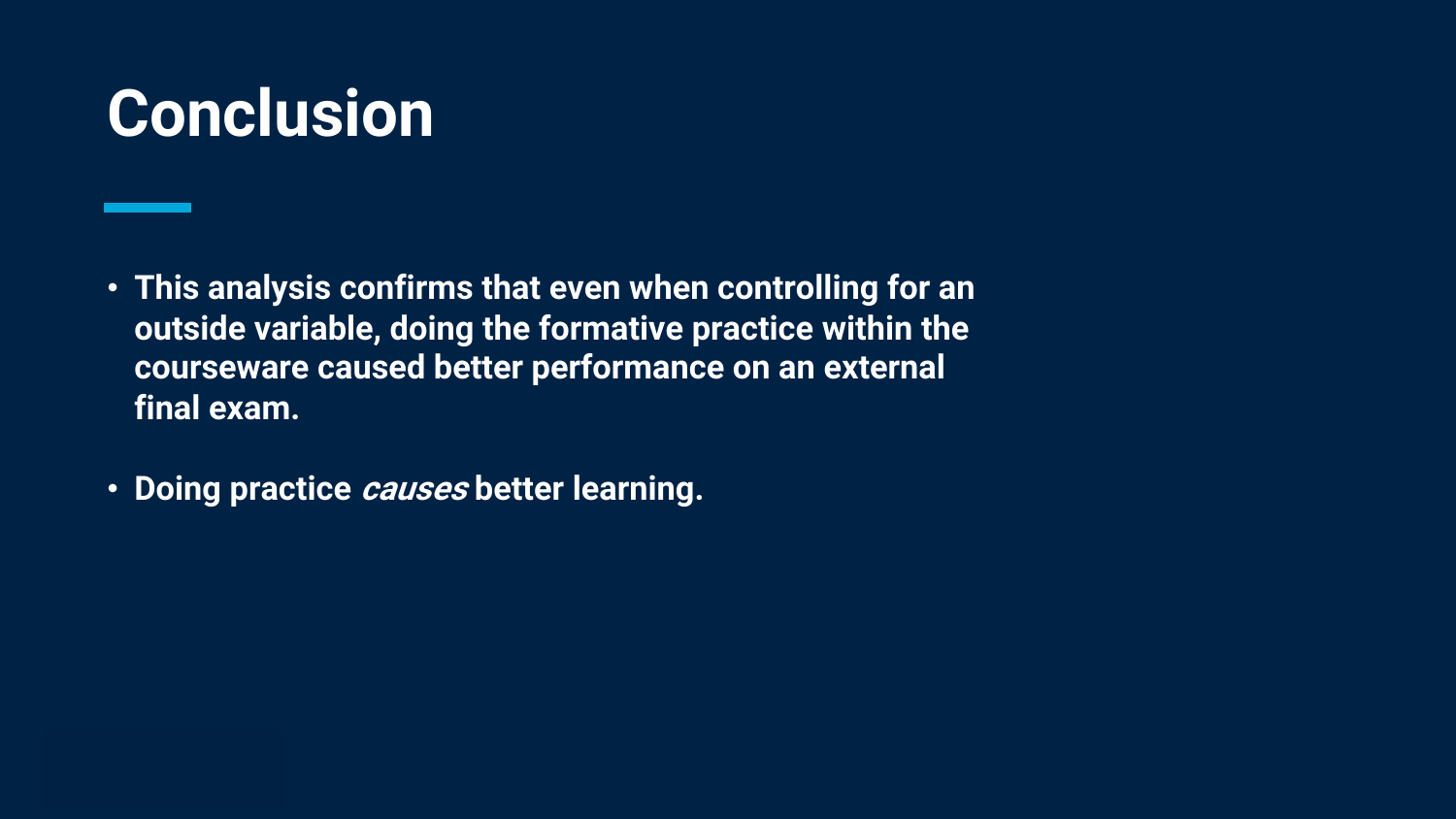## **References**

- 1. K. Koedinger, J. Kim, J. Jia, E. McLaughlin, and N. Bier, "Learning is not a spectator sport: doing is better than watching for learning from a MOOC." In: Learning at Scale, pp. 111–120, 2015. Vancouver, Canada[.](http://dx.doi.org/10.1145/2724660.2724681) http://dx.doi.org/10.1145/2724660.2724681
- 2. K. Koedinger, E. McLaughlin, J. Jia, and N. Bier, "Is the doer effect a causal relationship? How can we tell and why it's important." Proceedings of the Sixth International Conference on Learning Analytics and Knowledge, LAK 2016, pp. 388-397. <http://dx.doi.org/10.1145/2883851.2883957>
- 3. K. R. Koedinger, R. Scheines, and P. Schaldenbrand, "Is the doer effect robust across multiple data sets?" Proceedings of the 11th International Conference on Educational Data Mining, EDM 2018, pp. 369–375.